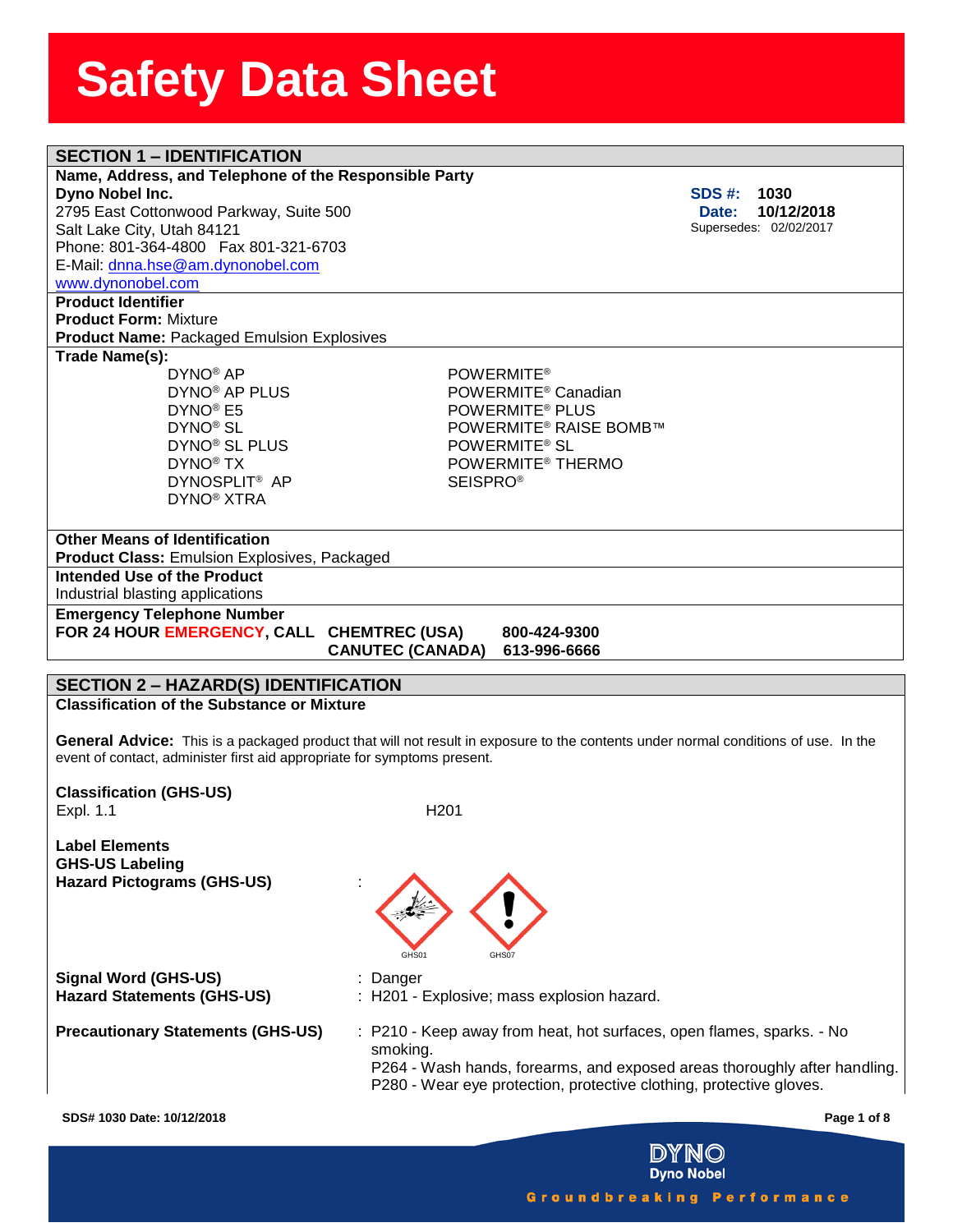ssense in the state of the state of the state of the SSS and the P305+P351+P338 - IF IN EYES: Rinse cautiously with water for several minutes. Remove contact lenses, if present and easy to do. Continue rinsing. P337+P313 - If eye irritation persists: Get medical advice/attention. P370+P378 - In case of fire: DO NOT attempt to fight fire.

P370+P380 - In case of fire: Evacuate area.

P372 - Explosion risk in case of fire.

P373 - DO NOT fight fire when fire reaches explosives.

P401 - Store as defined in the Explosives Act of Canada and the provisions of the Bureau of Alcohol, Tobacco and Firearms regulations contained in 27 CFR part 555.

P501 - Dispose of contents/container according to local, regional, national, territorial, provincial, and international regulations.

**Other Hazards Hazards Not Otherwise Classified (HNOC):** None

# **SECTION 3 - COMPOSITION/INFORMATION ON INGREDIENTS**

**Mixture**

| <b>Name</b>                 | <b>Product identifier</b> | $%$ (w/w)   | <b>Ingredient Classification (GHS-US)</b> |
|-----------------------------|---------------------------|-------------|-------------------------------------------|
| Ammonium nitrate            | (CAS No) 6484-52-2        | $50 - 75$   | Ox. Sol. 3, H272                          |
|                             |                           |             | Eye Irrit. 2A, H319                       |
| Sodium nitrate              | (CAS No) 7631-99-4        | $8 - 22$    | Ox. Sol. 3, H272                          |
|                             |                           |             | Eye Irrit. 2A, H319                       |
| Aluminum                    | (CAS No) 7429-90-5        | $0 - 6$     | Comb. Dust                                |
|                             |                           |             | Flam. Sol. 1, H228                        |
|                             |                           |             | Water-react. 2, H261                      |
| Mineral oil                 | (CAS No) 64742-54-7       | $0 - 4$     | Asp. Tox. 1, H304                         |
| Sorbitan monooleate         | (CAS No) 1338-43-8        | $0.2 - 1.5$ | Not Classified                            |
| <b>Polymeric Emulsifier</b> | (CAS No) 165526-49-8      | $0 - 3$     | Not Classified                            |

Ingredients, other than those mentioned above, as used in this product are not hazardous as defined under current Department of Labor regulations, or are present in deminimus concentrations (less than 0.1% for carcinogens, less than 1.0% for other hazardous materials).

Full text of H-phrases: see section 16

# **SECTION 4 - FIRST AID MEASURES**

### **Description of First Aid Measures**

This is a packaged product that will not result in exposure to the contents under normal conditions of use. In the event of exposure, administer first aid appropriate for symptoms present.

**General:** Never give anything by mouth to an unconscious person. If exposed person feels unwell, seek medical advice. **Inhalation:** Remove to fresh air and keep at rest in a position comfortable for breathing. Obtain medical attention if breathing difficulty persists.

**Skin Contact:** Remove contaminated clothing. Gently wash with plenty of soap and water followed by rinsing with water for at least 15 minutes. Wash contaminated clothing before reuse.

**Eye Contact:** Rinse cautiously with water for several minutes. Remove contact lenses, if present and easy to do.

Continue rinsing. Obtain medical attention if irritation develops or persists.

**Ingestion:** Rinse mouth. Do not induce vomiting. Immediately call a POISON CENTER or doctor/physician.

## **Most Important Symptoms and Effects Both Acute and Delayed**

**General:** Avoid ingestion, contact with eyes or skin.

**Inhalation:** May cause respiratory irritation.

**Skin Contact:** May cause skin irritation.

**Eye Contact:** May cause serious eye irritation.

**Ingestion:** Seek medical attention.

**SDS# 1030 Date: 10/12/2018 Page 2 of 8**



**Dyno Nobel** 

Groundbreaking Performance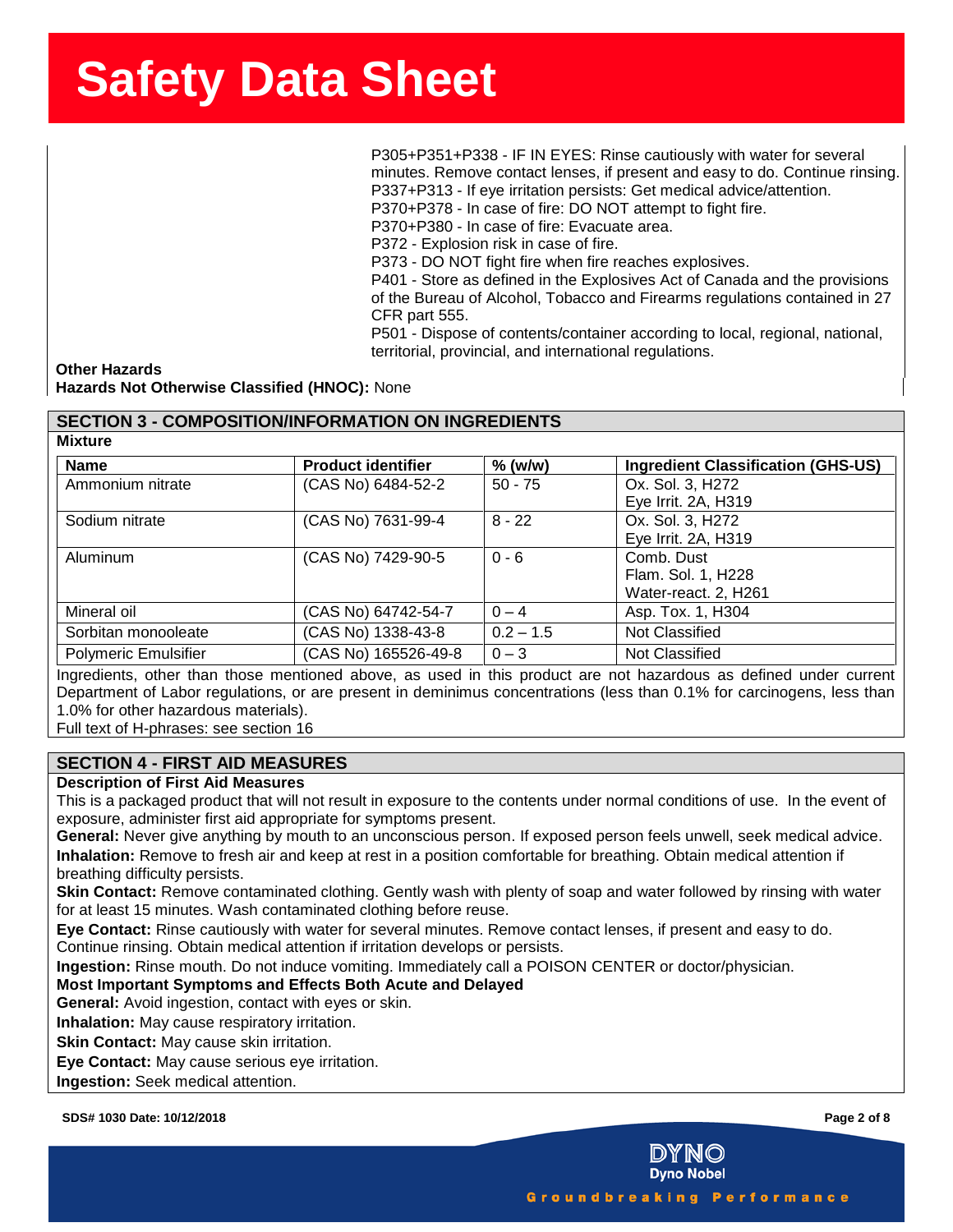**Solid Chronic Symptoms:** None expected under normal conditions of use.<br>**Chronic Symptoms:** None expected under normal conditions of use. **eeSheet Indication of Any Immediate Medical Attention and Special Treatment Needed** If exposed or concerned, get medical advice and attention.

# **SECTION 5 - FIRE-FIGHTING MEASURES**

### **Extinguishing Media**

**Suitable Extinguishing Media:** DO NOT ATTEMPT TO FIGHT FIRES INVOLVING EXPLOSIVE MATERIALS. Evacuate all personnel to a predetermined safe location, no less than 2,500 feet in all directions.

**Unsuitable Extinguishing Media:** (See above)

### **Special Hazards Arising From the Substance or Mixture**

**Fire Hazard:** Can explode or detonate under fire conditions. Burning material may produce toxic vapors. **Explosion Hazard:** This product is an explosive with mass detonation hazard. Heating may cause an explosion. **Reactivity:** Stable under normal conditions, may explode when subjected to fire, supersonic shock or high-energy projectile impact, especially when confined or in a large quantity.

### **Advice for Firefighters**

**Firefighting Instructions:** DO NOT ATTEMPT TO FIGHT FIRES INVOLVING EXPLOSIVE MATERIALS. Evacuate all personnel to a predetermined safe location, no less than 2,500 feet in all directions. Guard against re-entry. **Protection During Firefighting:** See above

Hazardous Combustion Products: Nitrogen Oxides (NO<sub>X</sub>), Carbon Monoxide (CO). Ammonia.

**Reference to Other Sections:** Refer to section 9 for flammability properties.

## **SECTION 6 - ACCIDENTAL RELEASE MEASURES**

### **Personal Precautions, Protective Equipment and Emergency Procedures**

**General Measures:** Avoid all contact with skin, eyes, or clothing. Keep away from heat/sparks/open flames/hot surfaces. No smoking. Eliminate every possible source of ignition.

### **For Non-Emergency Personnel**

**Protective Equipment:** Use appropriate personal protection equipment (PPE).

**Emergency Procedures:** Evacuate unnecessary personnel.

### **For Emergency Personnel**

**Protective Equipment:** Use appropriate personal protection equipment (PPE).

**Emergency Procedures:** Eliminate ignition sources. Ventilate area.

### **Environmental Precautions**

Prevent entry to sewers and public waters.

## **Methods and Material for Containment and Cleaning Up**

**Methods for Cleaning Up:** Protect from all ignition sources. If no fire danger is present, and product is undamaged and/or uncontaminated, pick up or sweep up and repackage product in original packaging or other clean DOT approved container. Ensure that a complete account of product has been made and is verified. Follow applicable Federal, State, and local spill reporting requirements.

### **Reference to Other Sections**

See heading 8, Exposure Controls and Personal Protection. Concerning disposal elimination after cleaning, see section 13.

# **SECTION 7 - HANDLING AND STORAGE**

## **Precautions for Safe Handling**

This is a packaged product that will not result in exposure to the contents under normal conditions of use.

**Additional Hazards When Processed:** This product is an explosive and should only be used under the supervision of trained and licensed personnel. Use accepted safe industry practices when handling and using explosive materials. Unintended detonation of explosives or explosive devices can cause serious injury or death.

**Hygiene Measures:** Handle in accordance with good industrial hygiene and safety procedures. Wash hands and other exposed areas with mild soap and water before eating, drinking, or smoking and again when leaving work. Do not eat, drink or smoke when using this product.

**SDS# 1030 Date: 10/12/2018 Page 3 of 8**



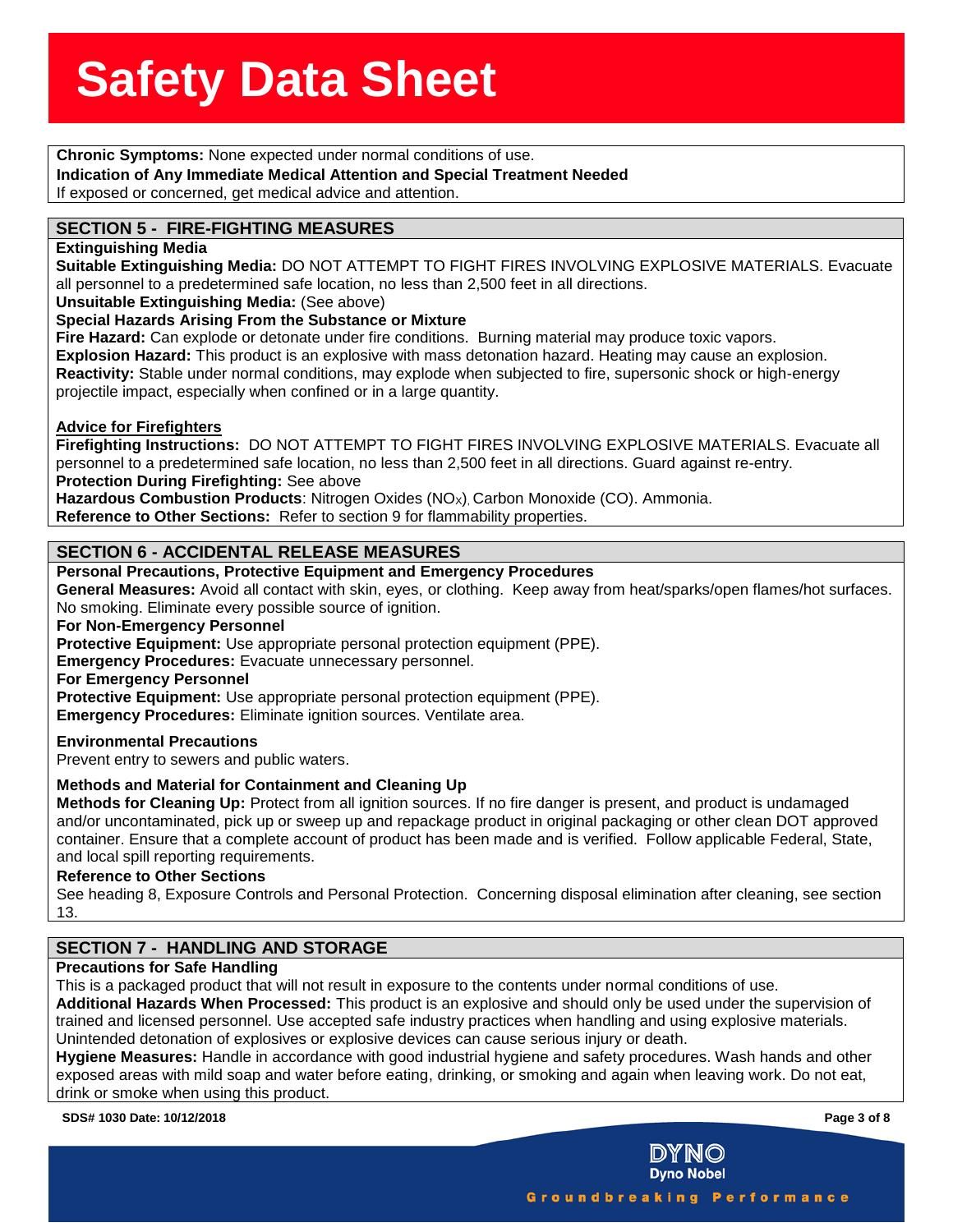# **ssssSSherrSheetSSh Conditions for Safe Storage, Including Any Incompatibilities**

**Technical Measures:** Store as defined in the Explosives Act of Canada and the provisions of the Bureau of Alcohol<br>Tobacco and Firearms regulations contained in 27 CFR Part 555.<br>**Storage Conditions:** Store in cool, dry, we **Technical Measures:** Store as defined in the Explosives Act of Canada and the provisions of the Bureau of Alcohol, Tobacco and Firearms regulations contained in 27 CFR Part 555.

regulations. Keep away from heat, flame, ignition sources and strong shock. Do NOT store explosives in a detonator magazine or detonators in an explosive magazine. Keep containers closed. Explosives should be kept well away from initiating explosives; protected from physical damage; separated from oxidizing materials, combustibles, and sources of heat. Isolate from incompatibles.

**Incompatible Materials:** Corrosives (strong acids and strong bases or alkalis) **Specific End Use(s)** For industrial applications.

# **SECTION 8 - EXPOSURE CONTROLS/PERSONAL PROTECTION**

Control Parameters

|                             | Occupational Exposure Limits |                      |                              |
|-----------------------------|------------------------------|----------------------|------------------------------|
| Ingredients:                | <b>Product identifier:</b>   | <b>ACGIH TLV-TWA</b> | <b>OSHA PEL-TWA</b>          |
| Ammonium nitrate            | (CAS No) 6484-52-2           | None                 | None                         |
| Sodium nitrate              | (CAS No) 7631-99-4           | None                 | None                         |
| Aluminum                    | (CAS No) 7429-90-5           | 10 mg/m $3$ (dust)   | 15 mg/m <sup>3</sup> (total) |
| Mineral Oil                 | (CAS No) 64742-54-7          | 5 mg/m $3$ (mist)    | 5 mg/m <sup>3</sup> (mist)   |
| Sorbitan monooleate         | (CAS No) 1338-43-8           | <b>None</b>          | None                         |
| <b>Polymeric Emulsifier</b> | (CAS No) 165526-49-8         | None                 | None                         |

 **Occupational Exposure Limits**

Ingredients, other than those mentioned above, as used in this product are not hazardous as defined under current Department of Labor regulations, or are present in deminimus concentrations (less than 0.1% for carcinogens, less than 1.0% for other hazardous materials).

## **Exposure Controls**

**Appropriate Engineering Controls:** Ensure adequate ventilation, especially in confined areas. Ensure all national/local regulations are observed.



Personal Protective Equipment: Gloves. Protective goggles. Protective clothing.

**Materials for Protective Clothing:** protective clothing.

**Hand Protection:** Protect against incidental skin contact.

**Eye Protection:** Chemical goggles or safety glasses.

**Skin and Body Protection:** Wear suitable protective clothing.

**Respiratory Protection:** Use a NIOSH-approved respirator or self-contained breathing apparatus whenever exposure may exceed established Occupational Exposure Limits.

**Environmental Exposure Controls:** Do not allow the product to be released into the environment.

# **SECTION 9 - PHYSICAL AND CHEMICAL PROPERTIES Information on Basic Physical and Chemical Properties**

| <b>Physical State</b> | Solid                                                              |
|-----------------------|--------------------------------------------------------------------|
| Appearance            | White or pink opaque semi-solid, which will appear gray if product |
|                       | contains aluminum. Typically paper or plastic chub packaging.      |
| Odor                  | Faint petroleum odor                                               |

**SDS# 1030 Date: 10/12/2018 Page 4 of 8**

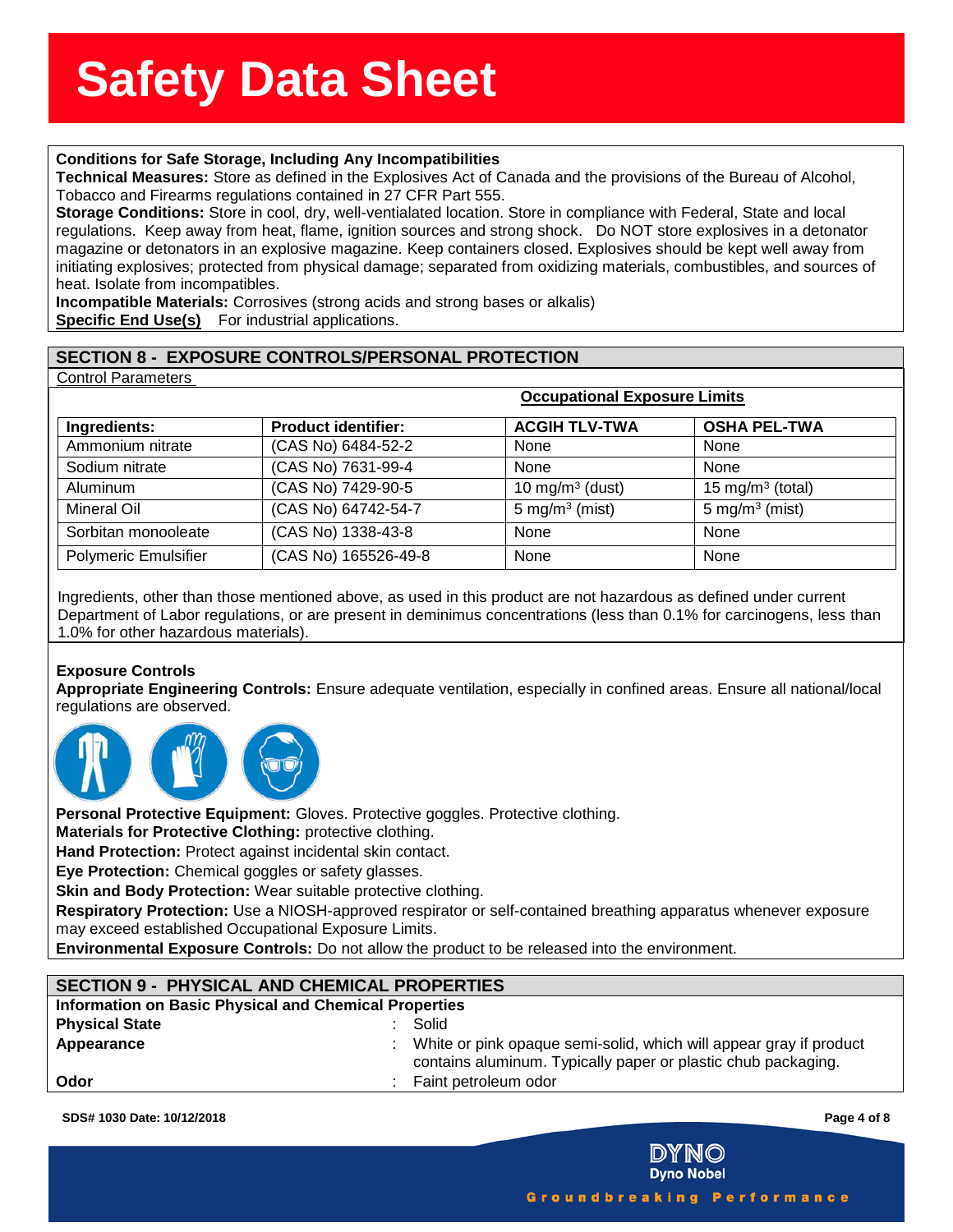| <b>Odor Threshold</b>                                              | Not available                     |
|--------------------------------------------------------------------|-----------------------------------|
| рH                                                                 | Not applicable                    |
| <b>Evaporation Rate</b>                                            | < 1                               |
| <b>Melting Point</b>                                               | Not applicable                    |
| <b>Freezing Point</b>                                              | Not applicable                    |
| <b>Boiling Point</b>                                               | Not applicable                    |
| <b>Flash Point</b>                                                 | Not applicable                    |
| <b>Auto-ignition Temperature</b>                                   | Not available                     |
| <b>Decomposition Temperature</b>                                   | Ammonium nitrate: 210 °C (410 °F) |
| <b>Flammability (solid, gas)</b>                                   | Not applicable                    |
| <b>Lower Flammable Limit</b>                                       | Not applicable                    |
| <b>Upper Flammable Limit</b>                                       | Not applicable                    |
| <b>Vapor Pressure</b>                                              | Not applicable                    |
| Relative Vapor Density at 20 °C                                    | Not applicable                    |
| <b>Relative Density</b>                                            | Not applicable                    |
| <b>Density</b>                                                     | $0.95 - 1.25$ g/cc                |
| <b>Specific Gravity</b>                                            | Not applicable                    |
| <b>Solubility</b>                                                  | Partially soluble in water        |
| Partition coefficient: n-octanol/water                             | Not available                     |
| <b>Viscosity</b>                                                   | Not available                     |
| <b>Explosive properties</b>                                        | Explosive; mass explosion hazard  |
| <b>Explosion Data - Sensitivity to Mechanical</b><br><b>Impact</b> | Not sensitive                     |
| <b>Explosion Data - Sensitivity to Static</b><br><b>Discharge</b>  | Not sensitive                     |

# **SECTION 10 - STABILITY AND REACTIVITY**

**Reactivity:** Stable under normal conditions, may explode when subjected to fire, supersonic shock or high-energy projectile impact, especially when confined or in a large quantity.

**Chemical Stability:** Stable under normal temperature and pressure.

**Possibility of Hazardous Reactions:** Hazardous polymerization will not occur.

**Conditions to Avoid:** Keep away from heat, flame, ignition sources and strong shock.

**Incompatible Materials:** Corrosives (strong acids and strong bases or alkalis).

**Hazardous Decomposition Products:** Nitrogen Oxides (NO<sub>x</sub>), Carbon Monoxide (CO), Ammonia

## **SECTION 11 - TOXICOLOGICAL INFORMATION**

**Information on Toxicological Effects - Product Acute Toxicity:** Not classified **LD50 and LC50 Data:** Not available**Skin Corrosion/Irritation:** Not classified **Serious Eye Damage/Irritation:** May cause eye irritation. **Respiratory or Skin Sensitization:** Not classified **Germ Cell Mutagenicity:** Not classified **Teratogenicity:** Not classified**Carcinogenicity:** Not classified **Specific Target Organ Toxicity (Repeated Exposure):** Not classified **Reproductive Toxicity:** Not classified **Specific Target Organ Toxicity (Single Exposure):** Not classified

**SDS# 1030 Date: 10/12/2018 Page 5 of 8**



Groundbreaking Performance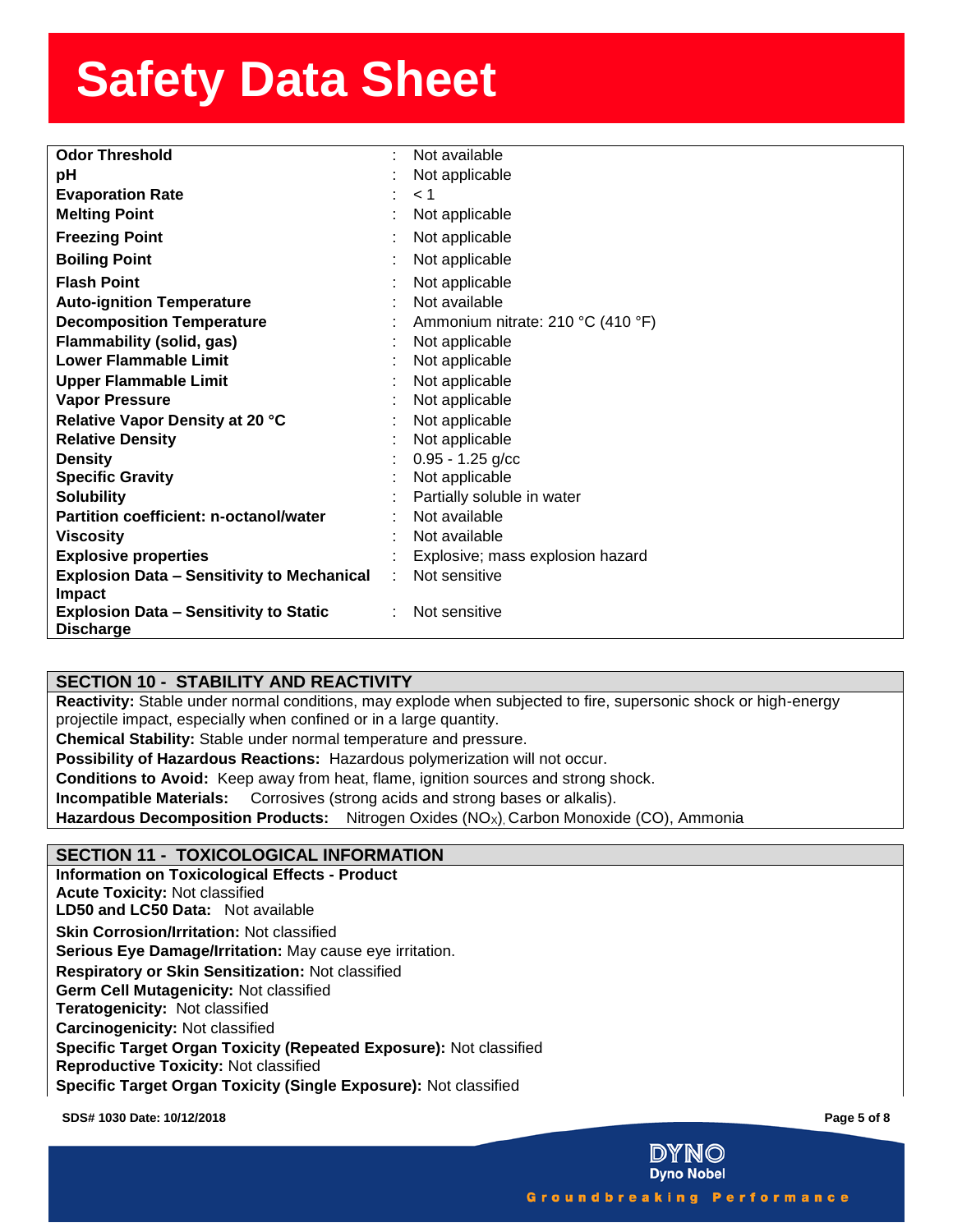**Solution State State State State State State State State State State State State State State State State State**<br><br>Aspiration Hazard: Not classified Symptoms/injuries After Innalation: May cause respiratory irritation.<br>Symptoms/Injuries After Skin Contact: May cause skin irritation.<br>Symptoms/Injuries After Eye Contact: Causes eye irritation. **Symptoms/Injuries After Inhalation:** May cause respiratory irritation. **Symptoms/Injuries After Eye Contact:** Causes eye irritation. **Symptoms/Injuries After Ingestion:** If ingested, seek medical attention.

## **Information on Toxicological Effects - Ingredient(s)**

| LD50 and LC50 Data:             |                  |
|---------------------------------|------------------|
| Sodium nitrate (7631-99-4)      |                  |
| LD50 Oral Rat                   | > 2000 mg/kg     |
| Ammonium nitrate (6484-52-2)    |                  |
| LD50 Oral Rat                   | 2217 mg/kg       |
| <b>LC50 Inhalation Rat</b>      | $> 88.8$ mg/l/4h |
| <b>Mineral Oil (64742-54-7)</b> |                  |
| LD50 Oral Rat                   | > 15000 mg/kg    |
| LD50 Dermal Rabbit              | > 5000 mg/kg     |
|                                 |                  |

| <b>SECTION 12: ECOLOGICAL INFORMATION</b>                                                   |                                                                                 |  |  |  |  |  |
|---------------------------------------------------------------------------------------------|---------------------------------------------------------------------------------|--|--|--|--|--|
| <b>Toxicity</b><br>Not classified                                                           |                                                                                 |  |  |  |  |  |
| Sodium nitrate (7631-99-4)                                                                  |                                                                                 |  |  |  |  |  |
| LC50 Fish 1                                                                                 | 2000 mg/l (Exposure time: 96 h - Species: Lepomis macrochirus [static])         |  |  |  |  |  |
| LC 50 Fish 2                                                                                | 994.4 - 1107 mg/l (Exposure time: 96 h - Species: Oncorhynchus mykiss [static]) |  |  |  |  |  |
|                                                                                             | <b>Persistence and Degradability</b>                                            |  |  |  |  |  |
| Sodium nitrate (7631-99-4)                                                                  |                                                                                 |  |  |  |  |  |
| Persistence and Degradability                                                               | Readily biodegradable in water.                                                 |  |  |  |  |  |
| <b>Bioaccumulative Potential</b>                                                            |                                                                                 |  |  |  |  |  |
| Sodium nitrate (7631-99-4)                                                                  |                                                                                 |  |  |  |  |  |
| <b>Bioaccumulative Potential</b><br>Not expected to bioaccumulate.                          |                                                                                 |  |  |  |  |  |
| Ammonium nitrate (6484-52-2)                                                                |                                                                                 |  |  |  |  |  |
| BCF fish 1                                                                                  | No bioaccumulation expected.                                                    |  |  |  |  |  |
| <b>Mobility in Soil</b> Not available                                                       |                                                                                 |  |  |  |  |  |
| <b>Other Adverse Effects</b><br><b>Other Information:</b> Avoid release to the environment. |                                                                                 |  |  |  |  |  |

## **SECTION 13 - DISPOSAL CONSIDERATIONS**

**Waste Disposal Recommendations:** Disposal must comply with Federal, State and local regulations. If product becomes a waste, it is potentially regulated as a hazardous waste as defined under the Resource Conservation and Recovery Act (RCRA) 40 CFR, part 261. Review disposal requirements with a person knowledgeable with applicable environmental law (RCRA) before disposing of any explosive material. **Additional Information:** None

## **SECTION 14 - TRANSPORT INFORMATION**

**14.1 In Accordance with DOT**

: EXPLOSIVE, BLASTING, TYPE E

**Proper Shipping Name** 

**SDS# 1030 Date: 10/12/2018 Page 6 of 8**

**Dyno Nobel** Groundbreaking Performance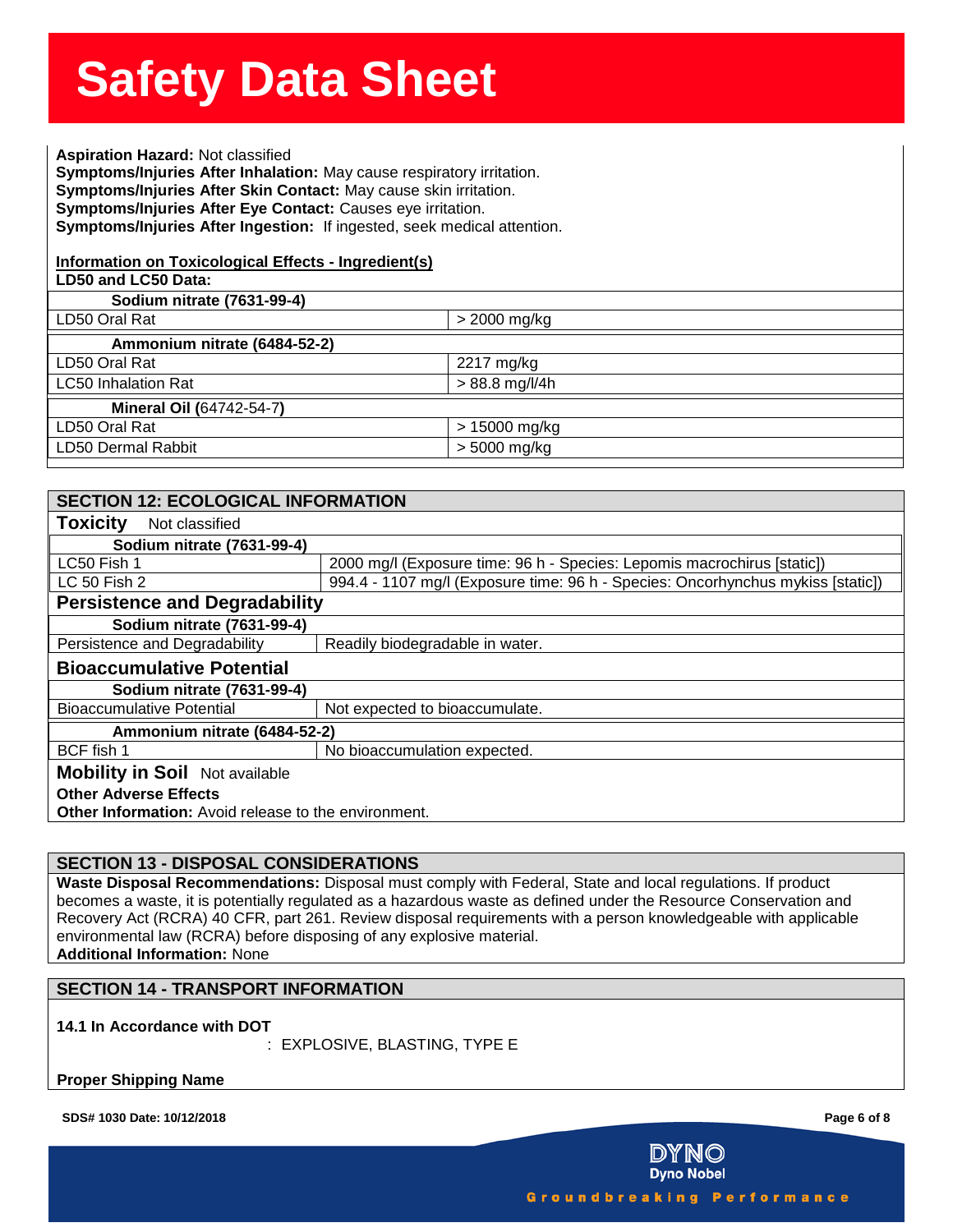| <b>Hazard Class</b><br><b>Identification Number</b><br><b>Label Codes</b>                                                                                                                                                     | : 1.1D<br>$:$ UN0241<br>: 1.1D                                                                                    |
|-------------------------------------------------------------------------------------------------------------------------------------------------------------------------------------------------------------------------------|-------------------------------------------------------------------------------------------------------------------|
| <b>Packing Group</b><br><b>ERG Number</b><br>14.2 In Accordance with IMDG<br><b>Proper Shipping Name</b><br><b>Hazard Class</b><br><b>Identification Number</b><br><b>Label Codes</b><br>EmS-No. (Fire)<br>EmS-No. (Spillage) | $\pm$ 11<br>: 112<br>: EXPLOSIVE, BLASTING, TYPE E<br>: 1.1D<br>: UN0241<br>: 1.1D<br>$\therefore$ F-B<br>$: S-X$ |
| 14.3 In Accordance with IATA<br><b>Proper Shipping Name</b><br><b>Identification Number</b><br><b>Hazard Class</b><br><b>Label Codes</b>                                                                                      | : EXPLOSIVE, BLASTING, TYPE E<br>: UN0241<br>: 1<br>: 1.1D                                                        |
| <b>ERG Code (IATA)</b>                                                                                                                                                                                                        | $\div$ 1L                                                                                                         |
| 14.4 In Accordance with TDG<br><b>Proper Shipping Name</b><br><b>Packing Group</b><br><b>Hazard Class</b><br><b>Identification Number</b><br><b>Label Codes</b>                                                               | : EXPLOSIVE, BLASTING, TYPE E<br>: IL<br>: 1.1D<br>: UN0241<br>: 1.1D                                             |

|                                           | <b>SECTION 15 - REGULATORY INFORMATION</b>                                                                                                                                           |  |  |  |  |
|-------------------------------------------|--------------------------------------------------------------------------------------------------------------------------------------------------------------------------------------|--|--|--|--|
|                                           |                                                                                                                                                                                      |  |  |  |  |
| <b>US Federal Regulations</b>             |                                                                                                                                                                                      |  |  |  |  |
| <b>Packaged Emulsion Explosives</b>       |                                                                                                                                                                                      |  |  |  |  |
|                                           | <b>Bureau of Alcohol Tobacco &amp; Firearms (BATF)</b>                                                                                                                               |  |  |  |  |
| <b>Department of Transportation (DOT)</b> |                                                                                                                                                                                      |  |  |  |  |
|                                           | Mine Safety & Health Administration (MSHA)                                                                                                                                           |  |  |  |  |
|                                           |                                                                                                                                                                                      |  |  |  |  |
| <b>Canadian Regulations</b>               |                                                                                                                                                                                      |  |  |  |  |
| <b>Packaged Emulsion Explosives</b>       |                                                                                                                                                                                      |  |  |  |  |
| <b>WHMIS Classification</b>               | Note: Explosives are not regulated under WHMIS. They are subject to the regulations<br>of the Explosives Act of Canada.                                                              |  |  |  |  |
|                                           | This product has been classified in accordance with the hazard criteria of the Controlled Products Regulations (CPR) and<br>the SDS contains all of the information required by CPR. |  |  |  |  |

### **SECTION 16: OTHER INFORMATION, INCLUDING DATE OF PREPARATION OR LAST REVISION**

**Revision date** : 10/12/2018<br> **Other Information** : This docum

**Other Information** : This document has been prepared in accordance with the SDS requirements of the OSHA Hazard Communication Standard 29 CFR 1910.1200.

## **GHS Full Text Phrases**:

**SDS# 1030 Date: 10/12/2018 Page 7 of 8**



Groundbreaking Performance